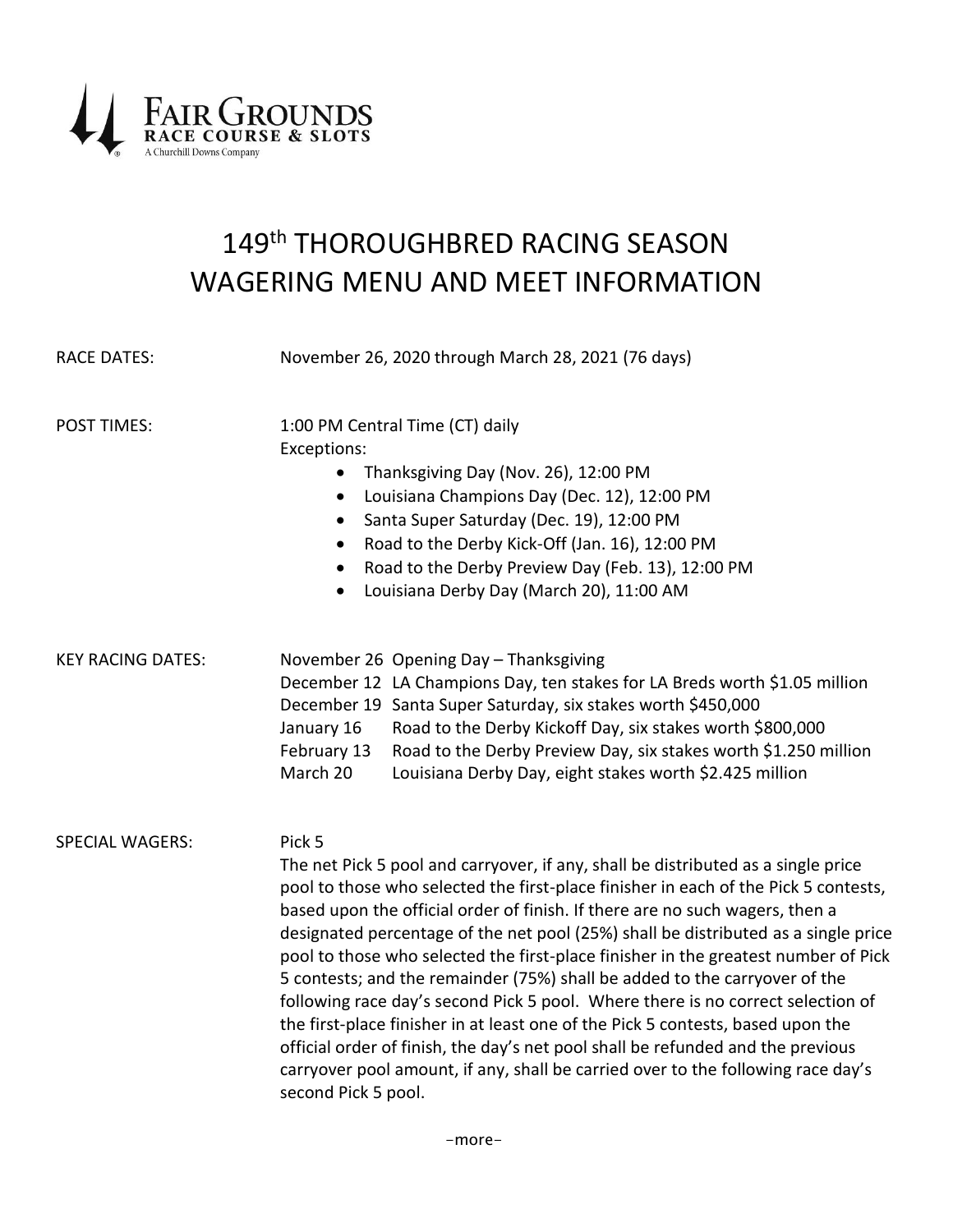## CHANGE OF SURFACE: If the condition of the course warrants a change of racing surface in any of the legs of the Pick N races, and such change was not known to the public prior to the closing of wagering for the Pick N pool, the stewards shall declare the changed leg(s) an "all win" for Pick N wagering purposes only.

#### WAGERING FORMAT (9-race card):

| Race 1 | WPS.       | EX | TRI | <b>SPR</b> | DBL        | P3             | P5                 |
|--------|------------|----|-----|------------|------------|----------------|--------------------|
| Race 2 | <b>WPS</b> | EX | TRI | <b>SPR</b> | DBL        | P <sub>3</sub> | P4                 |
| Race 3 | <b>WPS</b> | EX | TRI | <b>SPR</b> | <b>DBL</b> | P3             |                    |
| Race 4 | <b>WPS</b> | EX | TRI | <b>SPR</b> | DBL        | P3             | P4                 |
| Race 5 | <b>WPS</b> | EX | TRI | <b>SPR</b> | DBL        | P3             | P 5 (last 5 races) |
| Race 6 | <b>WPS</b> | EX | TRI | <b>SPR</b> | DBL        | P3             | P4 (last 4 races)  |
| Race 7 | <b>WPS</b> | EX | TRI | <b>SPR</b> | DBL        | P3             |                    |
| Race 8 | <b>WPS</b> | EX | TRI | <b>SPR</b> | <b>DBL</b> |                |                    |
| Race 9 | <b>WPS</b> | EX | TRI | <b>SPR</b> |            |                |                    |

\*Trifecta wagering on all races with five or more betting interests \*Superfecta wagering on all races with six or more betting interests

#### WAGERING FORMAT (10-race card):

| Race 1  | <b>WPS</b> | EX | TRI | <b>SPR</b> | DBL        | P3             | P5                |
|---------|------------|----|-----|------------|------------|----------------|-------------------|
| Race 2  | <b>WPS</b> | EX | TRI | <b>SPR</b> | DBL        | P3             | P4                |
| Race 3  | <b>WPS</b> | EX | TRI | <b>SPR</b> | DBL        | P3             |                   |
| Race 4  | <b>WPS</b> | EX | tri | <b>SPR</b> | DBL        | P <sub>3</sub> | P4                |
| Race 5  | <b>WPS</b> | EX | TRI | <b>SPR</b> | DBL        | P3             |                   |
| Race 6  | <b>WPS</b> | EX | tri | <b>SPR</b> | DBL        | P3             | P5 (last 5 races) |
| Race 7  | <b>WPS</b> | EX | TRI | <b>SPR</b> | DBL        | P3             | P4 (last 4 races) |
| Race 8  | <b>WPS</b> | EX | TRI | <b>SPR</b> | DBL        | P3             |                   |
| Race 9  | <b>WPS</b> | EX | TRI | <b>SPR</b> | <b>DBL</b> |                |                   |
| Race 10 | <b>WPS</b> | EX | TRI | <b>SPR</b> |            |                |                   |

\*Trifecta wagering on all races with five or more betting interests \*Superfecta wagering on all races with six or more betting interests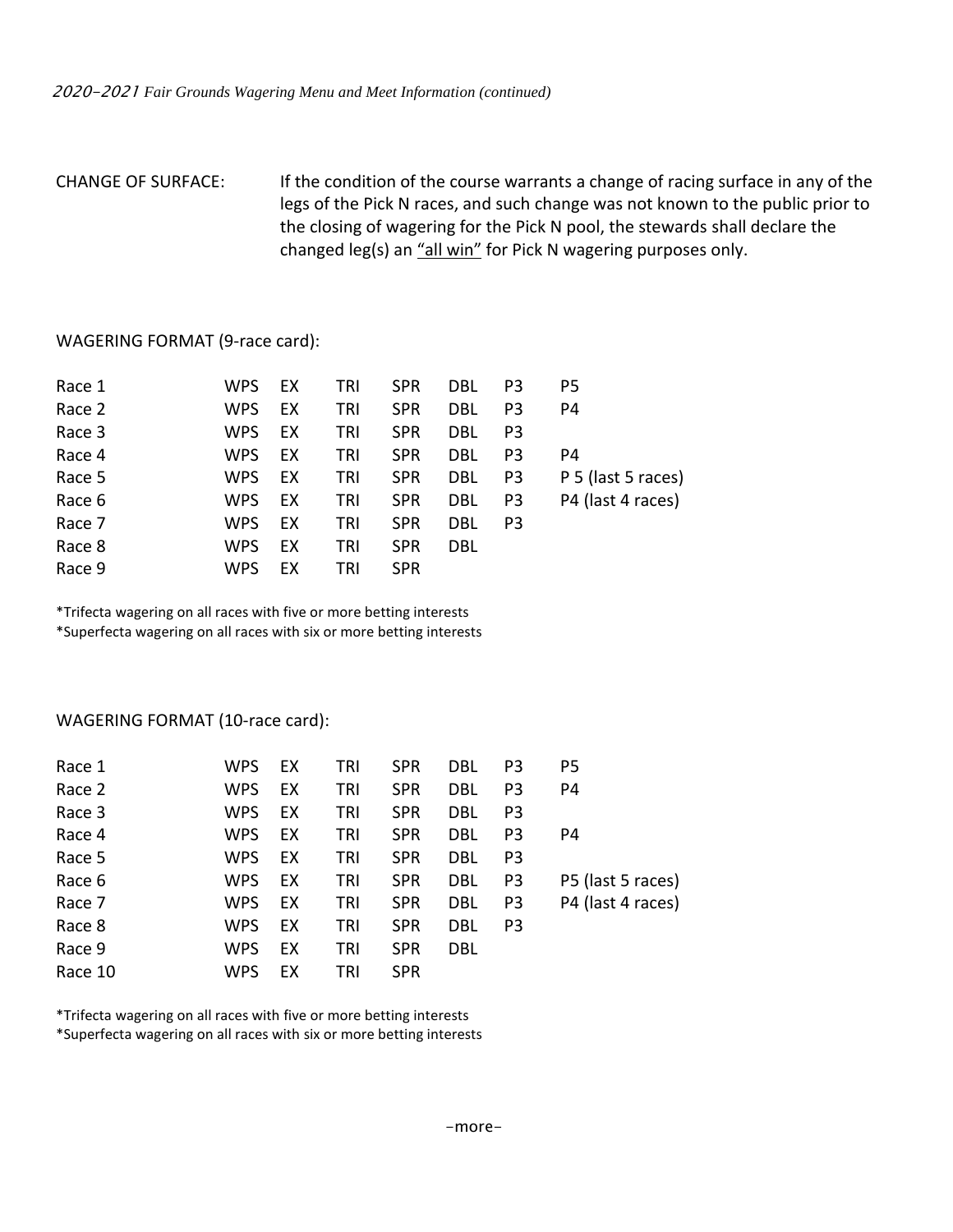| Race 1  | <b>WPS</b> | EX | TRI | <b>SPR</b> | DBL        | P <sub>3</sub> | P <sub>5</sub>    |
|---------|------------|----|-----|------------|------------|----------------|-------------------|
| Race 2  | <b>WPS</b> | EX | TRI | <b>SPR</b> | DBL        | P <sub>3</sub> | P4                |
| Race 3  | <b>WPS</b> | EX | TRI | <b>SPR</b> | DBL        | P <sub>3</sub> |                   |
| Race 4  | <b>WPS</b> | EX | TRI | <b>SPR</b> | DBL        | P <sub>3</sub> | P4                |
| Race 5  | <b>WPS</b> | EX | TRI | <b>SPR</b> | DBL        | P <sub>3</sub> |                   |
| Race 6  | <b>WPS</b> | EX | TRI | <b>SPR</b> | <b>DBL</b> | P <sub>3</sub> |                   |
| Race 7  | <b>WPS</b> | EX | TRI | <b>SPR</b> | DBL        | P <sub>3</sub> | P5 (last 5 races) |
| Race 8  | <b>WPS</b> | EX | TRI | <b>SPR</b> | <b>DBL</b> | P <sub>3</sub> | P4 (last 4 races) |
| Race 9  | <b>WPS</b> | EX | TRI | <b>SPR</b> | DBL        | P <sub>3</sub> |                   |
| Race 10 | <b>WPS</b> | EX | TRI | <b>SPR</b> | DBL        |                |                   |
| Race 11 | <b>WPS</b> | EX | TRI | <b>SPR</b> |            |                |                   |

WAGERING FORMAT (example, 11-race card):

\*Trifecta wagering on all races with five or more betting interests \*Superfecta wagering on all races with six or more betting interests

### WAGERING FORMAT (example, 12-race card):

| WPS        | EX | TRI | <b>SPR</b> | DBL        | P <sub>3</sub> | P <sub>5</sub>    |
|------------|----|-----|------------|------------|----------------|-------------------|
| WPS        | EX | TRI | <b>SPR</b> | DBL        | P <sub>3</sub> | P4                |
| WPS        | EX | TRI | <b>SPR</b> | DBL        | P <sub>3</sub> |                   |
| WPS        | EX | TRI | <b>SPR</b> | DBL        | P <sub>3</sub> |                   |
| WPS        | EX | TRI | <b>SPR</b> | DBL        | P <sub>3</sub> | P4                |
| WPS        | EX | TRI | <b>SPR</b> | DBL        | P <sub>3</sub> |                   |
| <b>WPS</b> | EX | TRI | <b>SPR</b> | <b>DBL</b> | P <sub>3</sub> |                   |
| <b>WPS</b> | EX | TRI | <b>SPR</b> | <b>DBL</b> | P <sub>3</sub> | P5 (last 5 races) |
| <b>WPS</b> | EX | TRI | <b>SPR</b> | DBL        | P <sub>3</sub> | P4 (last 4 races) |
| <b>WPS</b> | EX | TRI | <b>SPR</b> | DBL        | P <sub>3</sub> |                   |
| WPS        | EX | TRI | <b>SPR</b> | <b>DBL</b> |                |                   |
| WPS        | EX | TRI | <b>SPR</b> |            |                |                   |
|            |    |     |            |            |                |                   |

\*Trifecta wagering on all races with five or more betting interests \*Superfecta wagering on all races with six or more betting interests